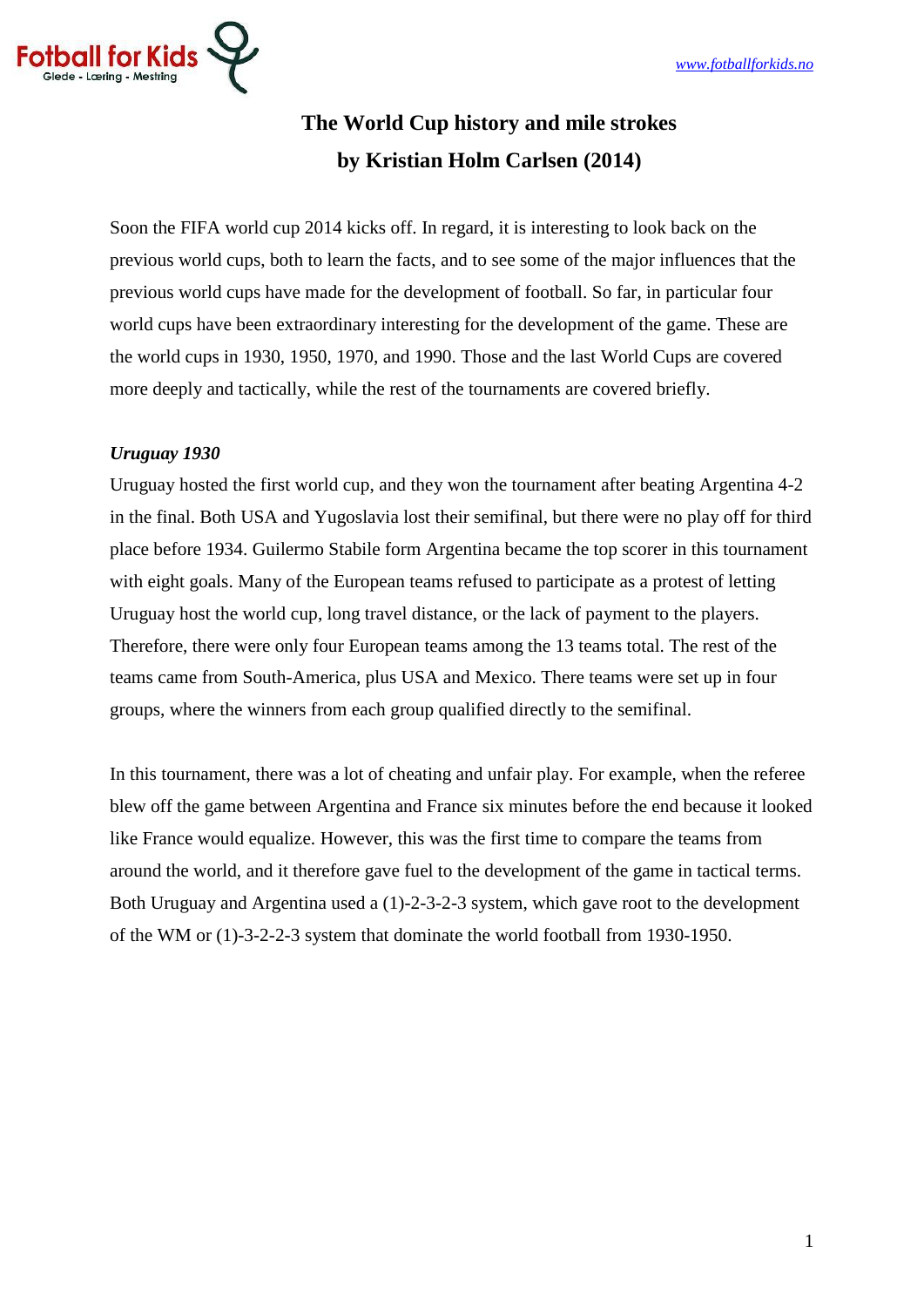

Fig. nr. 1: The WM (1-3-2-2-3) system dominated the world football from 1930-1950. The system has it out spring from Uruguay and Argentina, which used a (1)-2-3-2-3 system in the world cup in 1930. However, it was definitely introduced by Herbert Chapman in the 1930/31 when he was coaching Arsenal. He had great success with this system, and in England, they thought this was the superior system until they lost 6-3 for Hungary at Wembley in 1953. Hungary used the (1)-4-2-4 system in this match.

## *Italy 1934*

Italy won the final 2-1 against Czechoslovakia after extra time, and in the bronze medal game Germany won 3-2 against Austria. This time they did not use penalty shot out, so Italy had to play a second game against Spain to qualify for the semifinal. In addition, Italy played three games, two quarterfinals and one semifinal, in four days. . Mussolini and the Italian fascism influenced this world cup. Perhaps this was the reason that 16 of the 32 registered teams refused to participate, among them Uruguay. Egypt participated and represented Africa for the first time. Oldrich Nejedly (Czechoslovakia) became the top scorer with five goals.

## *France 1938*

Italy beat Hungary 4-2 in the final and in the bronze medal match; Brazil beat Sweden 4-2. The Spanish civil war, Mussolini's offence, and Hitler's war against Poland made a big mark on the tournament. Uruguay refused to participate again as a protest to the fact that many of the European teams refused to participate in 1930. Cuba and Indonesia participated for the first and last time, and represented the Caribbean and Asia for the first time. Cuba won their first game and by this qualified to the quarterfinal where they lost 8-0 against Sweden, which had walk over in their first game. Norway also participated for the first time and lost 2-1 after extra time against Italy (as always), but Norwegians said that they played better than the world champions did. Leonidas Da Silva from Brazil won the golden shoe with seven goals.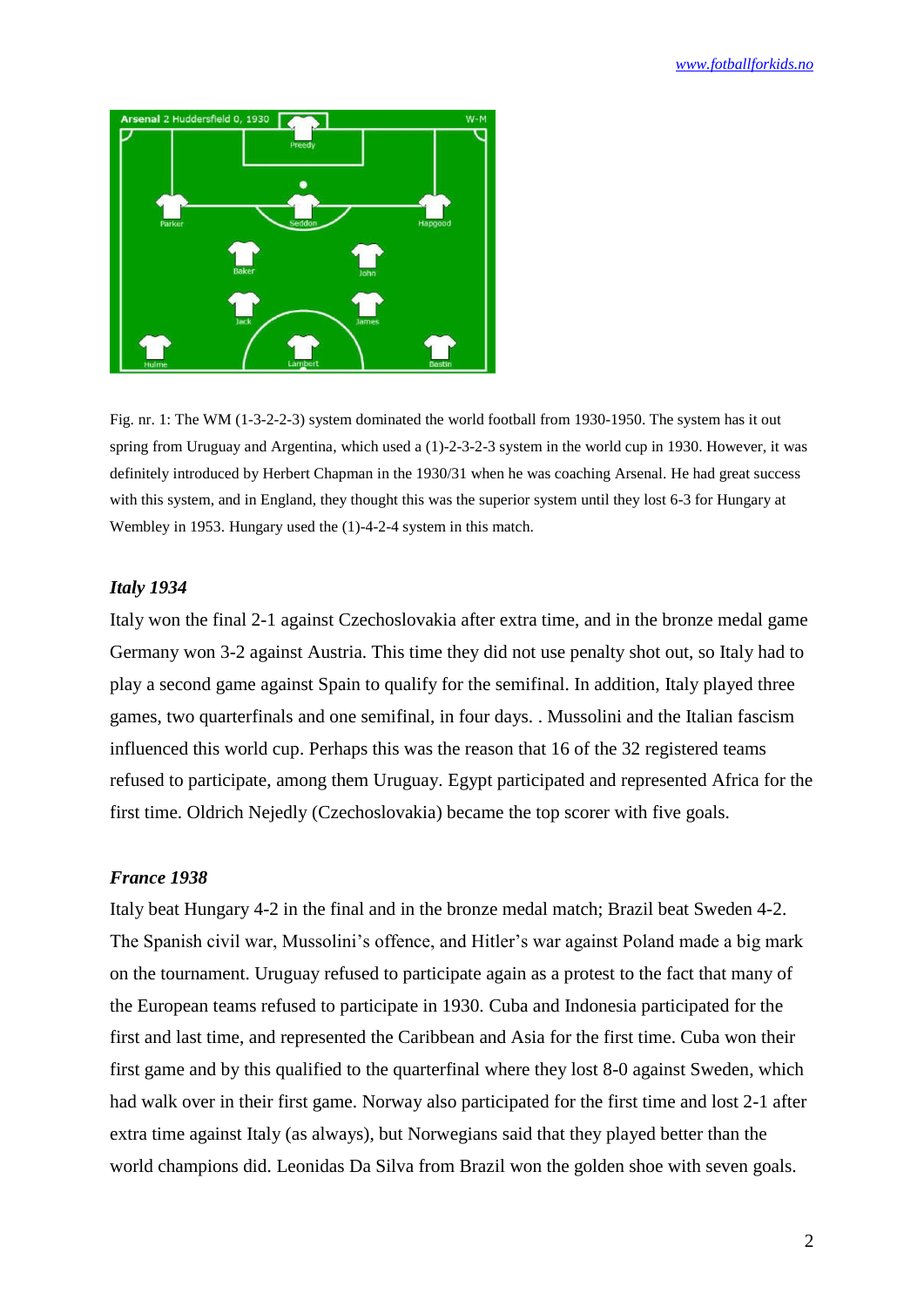## *Brazil 1950*

The world cup in Brazil in 1950 was a big mess from start to end, not surprisingly for someone with work experience from Brazil. Again, many teams refused to participate. No teams outside America and Europe participated. Brazil lost 2-1 against Uruguay in the "final". Sweden ended up as number three. Ademir (Menezes) from Brazil topped the scoring list with eight goals. Total 13 teams participated and they were divided into two groups of four teams, one group of three teams, and one group of two teams. To "help" Uruguay through the group stage they put them in the group of two teams together with "little" Bolivia. This time there were no knockout stages and the four best teams played against each other in a final group play. The last game was between Brazil and Uruguay and this match was therefore counted. However, Brazil just needed a draw to win.

The Brazilians, and many others, thought it should be impossible to lose the "final". For this reason, there was a national mourning in Brazil for a couple of days after the final match. However, the fact that Brazil lost this final did play an important role in the development of international football. Due to this loss, Brazil decided that the development of Brazil as a country and the Brazilian football should go hand in hand. Now the football became a part of the Brazilian political, cultural, social, and economic development, not just a sport. The result of this can be seen today by the fact that Brazil have won the world cup five times, they are always among the favourites to win it, and together with Argentina they produce more professional players every year than any other country in the World. Because of their loss in the final, Brazil also stated a new trend by introducing the (1)-4-2-4 system that dominated the world for almost 20 years.

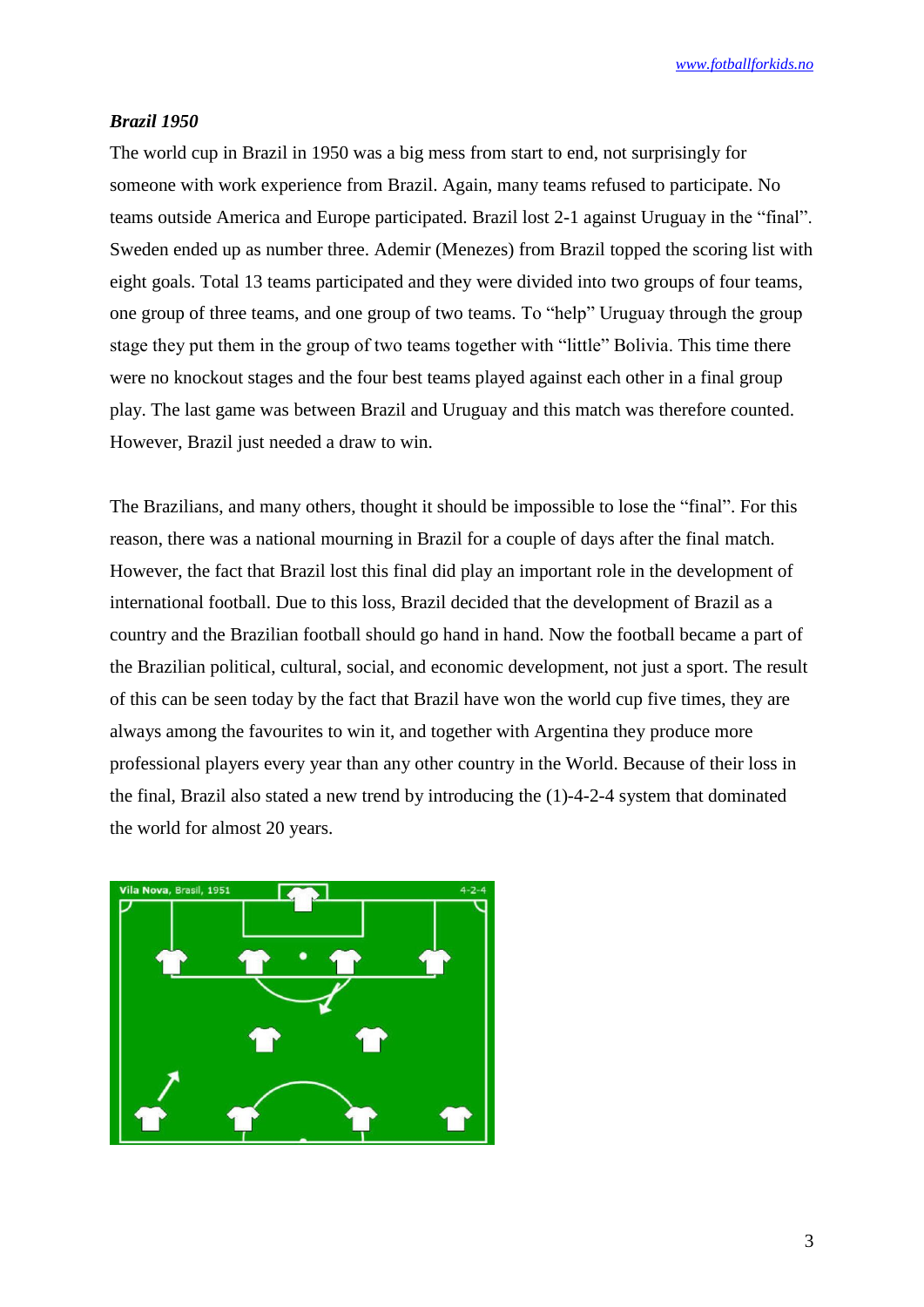Fig. nr. 2: The (1)-4-2-4 system that both the clubs in Brazil and the Brazilian national teams started to use after the world cup in 1950. Brazil had great success with this system and won the world cup both in 1958 and 1962. However, the system was flexible so when attacking the formation looked more like (1)-3-3-4, and when defending the formation looked more like (1)-4-3-3 (see the arrows).

## *Switzerland 1954*

Again, people accused the World Cup for being decided by politics and conspiracy. This time the cause was the Cold War and the urge to get West-Germany to join the "political elite". West-Germany won 3-2 against Hungary in the final, and in the bronze medal match, Austria won 3-1 against Uruguay. However, Hungary beat West-Germany 8-3 in the group match. In this match, Puskas also got an injury after a dirty tackle that the English referee disregarded. Therefore, Pusas could not play the two next matches, and he was not perfectly fit for the final. Again, 16 teams participated and South Korea participated for the first time. They were the only team from outside America and Europe. The favourite was the famous Hungarian team with Puskas as a leading star, but they had to go home with "only" silver. However, their team scored 27 goals total in five games, which is still the record for one team in a world cup. This time the 16 teams were divided into four groups of four teams. The two best from each group went to the quarterfinals and normal knock out stages. However, two of the teams in each group were sided, and these did not play against each other. Sandor Kocsis from Hungary scored 11 goals and was totally superior the other top scorers.

#### *Sweden 1958*

Luckily, Brazil scored Sweden 5-2 in the final, while France scored West-Germany 6-3 in the bronze final. No team from outside America and Europe participated. Just Fontane (France) scored 13 goals in this world cup, which is still the record in one single tournament. Pele was the hero, and for the first time a team, Brazil, won the world cup outside their own continent. Until Spain won in South Africa in 2010, Brazil was the only team who have achieved this by also winning the world cup in 2002 (South-Korea/Japan). This time we also had four equal groups and 16 teams total with group play and knock out stages.

## *Chile 1962*

Brazil won 3-1 against Czechoslovakia in the final, and Chile won 1-0 against Yugoslavia in the bronze medal game. No team from outside America and Europe participated. Pele got injured in his second game and could not play the following games, but he scored one goal.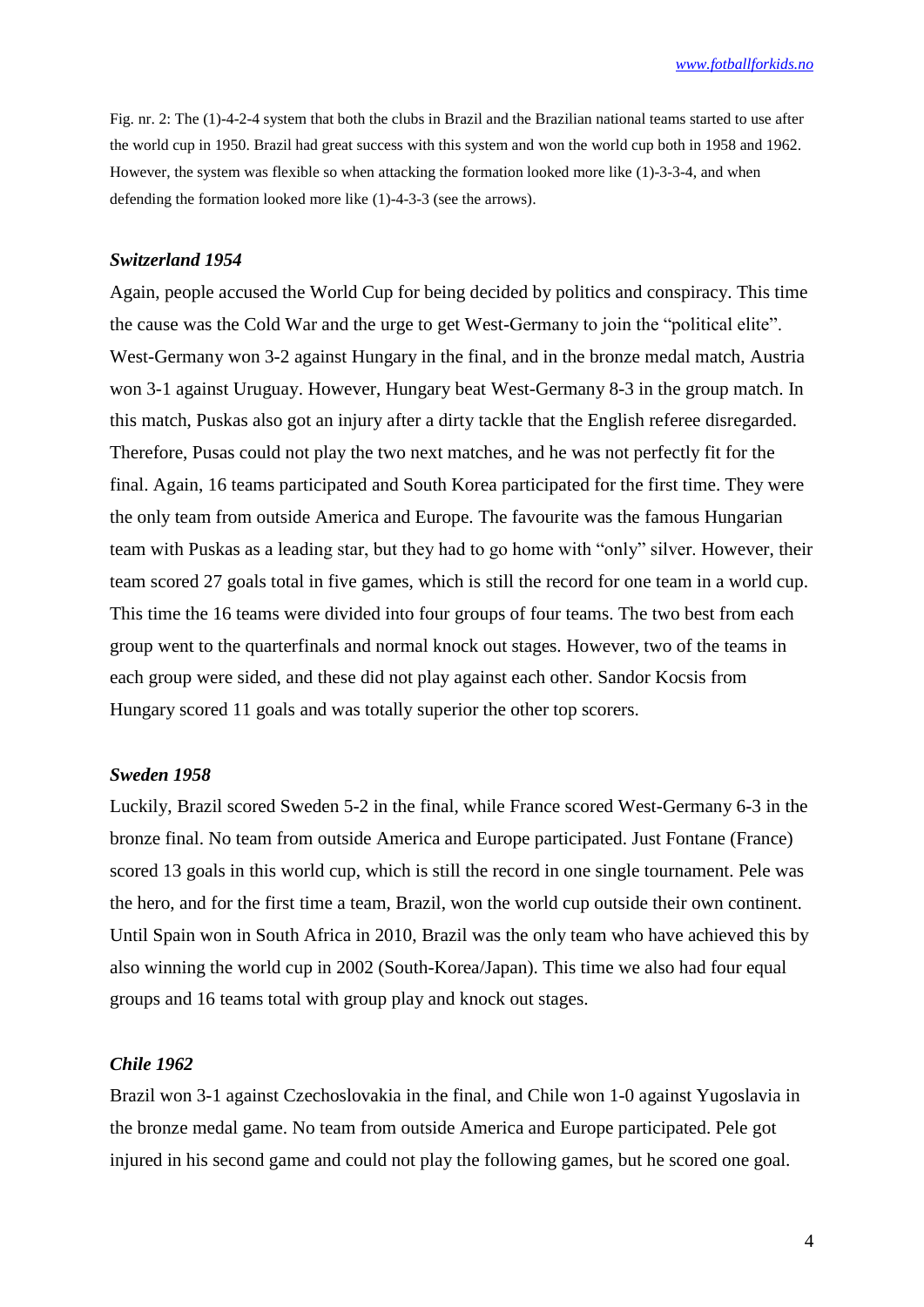However, Brazil had enough good players to win quite comfortably, and they were for instant rolling over the "best team in the world", England, in the quarterfinal. Still, there were more chaos and cheating than we are used to today. Like when Italy played against Chile in the group match. The referee in this game described this as a wild game, but he just sent two players off with red card. One of them was the Italian Ferrini, but he refused to leave the pitch. They had to stop the match for 10 minutes until the police came and escorted him out. Florian Albert (Hungary), Garrincha (Brazil), Valentin Ivanov (Soviet Union), Drazen Jerkovic (Yugoslavia), Leonel Sanchez (Chile), and Vava (Brasil) shared the top scorer achievement with four goals, the lowest number in a World Cup.

## *England 1966*

The tournament was set up as the three previous world cups. Finally England won, which they should have done every time according to their supporters. They won 4-2 against West-Germany in the final (after extra time). However, most people think that Geoff Hurst shot in the upper post actually never cross the goal line. No situation in the world cup history has been questioned more than this goal. More, many people think that the referees in this World Cup punished the South American teams in order to help England to win. All controlled by the President in FIFA at that time, Stanley Rous from England. If all these assertions are right, it is also right to say that Argentina and the South American teams got their revenge in 1978.

To please English supporters, which there are far too many off compared to the quality of their football, Geoff Hurst is the only player who has scored three goals in one single world cup final. In the bronze medal game Portugal, with a fantastic Eusebio, won 2-1 against U.S.S.R. Nor-Korea participated as the only team from outside America and Europe, and they qualified for the quarterfinal after shocking their opponents with fast and "quick feet" football. They were the first team from outside America and Europe to do so, but in the quarterfinal they could not stop Portugal and Eusebio, who scored four goals in 32 minutes in that game. Eusebio also became the top scorer with nine goals total. This was the first appearance for Portugal, and they knocked out Brazil, which did not qualify for the next round for the first and last time after the Second World War. After that match, Pelè said that he would never participate in the world cup again. Luckily, he changed his mind.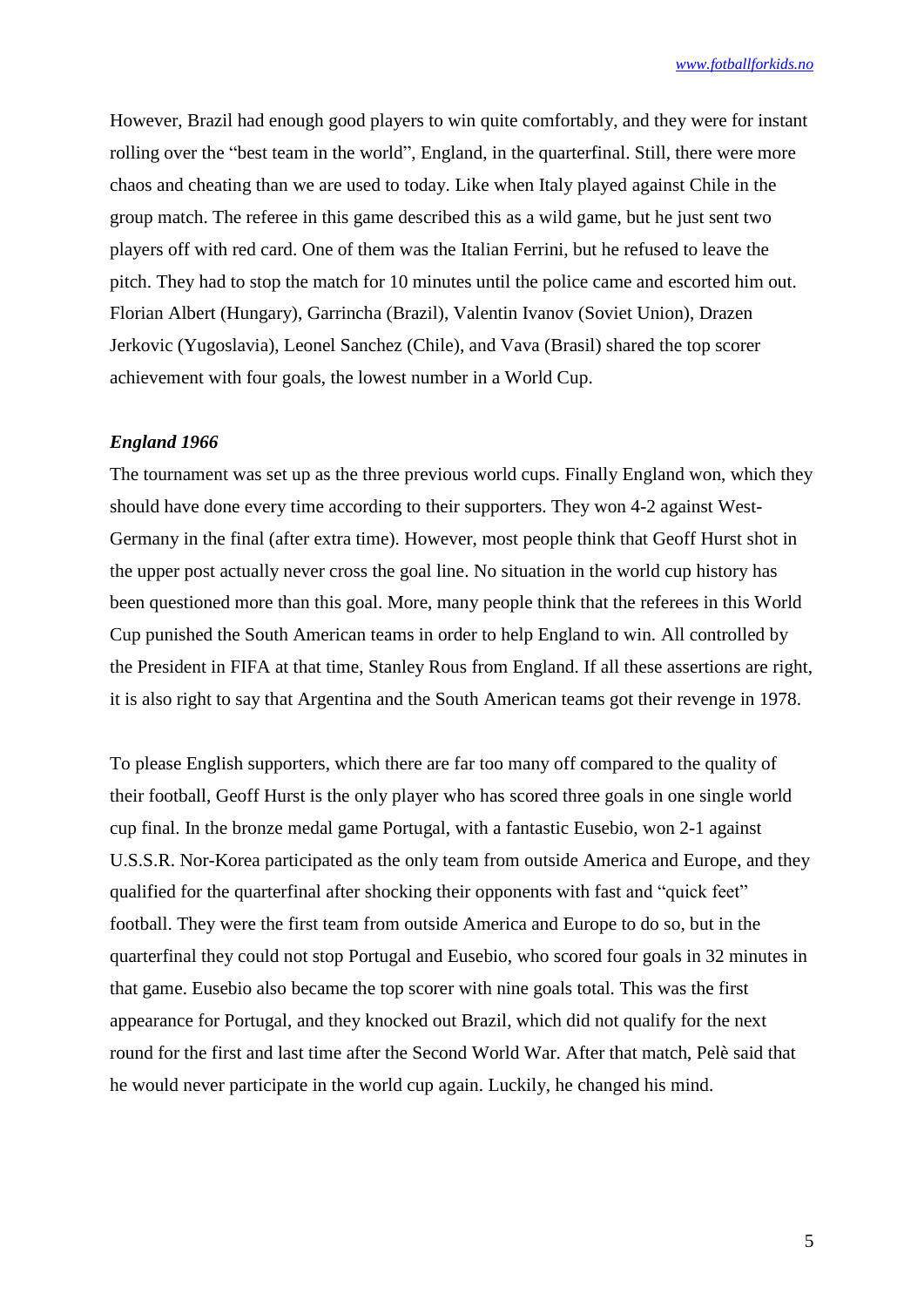## *Mexico 1970:*

Up to this time the world cups had been totally dominated by teams from America (mostly South-America) and Europe. Still those teams dominate the tournament, but more and more teams from outside these two continents started to participate from this point. In regard, the world cup started to be a tournament for the whole world. Again,16 teams participated and divided into four groups, all with four teams. The two best in each group qualified for the knock out staged. Brazil and Pelè won 4-1 in the final against Italy, while West-Germany won 1-0 against Uruguay in the bronze final. Morocco participated for the first time and as the only team from outside America and Europe. Israel also participated for the first time and as the first team from the Arabic countries. Gerd Muller became the top scorer with his 10 out of 14 goals total in his two world cups appearances. He is still the second on the list of most goals in one tournament after Just Fontane (France) in 1958, and so far the third all-time goal scorers in the world cup history. The record now belongs to Miroslav Klose (Germany) with 16 goals in four world cups. Ironically, he took this title from Ronaldo (Brazil) in Brazil in 2014. Ronaldo ended with 15 goals in three world cups.

Again, we saw a new tactically trend. Brazil used a flexible (1)-4-2-3-1 (1-4-2-4) system that could easily be transformed into  $(1)$ -4-4-2,  $(1)$ -4-3-3,  $(1)$ -4-2-4 and  $(1)$ -4-5-1. Now all the teams played a more complete football where everybody should participate in attack and in defence. However, even today it is still possible to argue that very few teams in the world practice this 100 %. Brazil's flexible system also gave root to the Netherlands' flexible and dynamic "total football", which gave them great success in the years that came. Even more interesting was the fact that after this world cup the systems, tactics and style of play got divided into different ways of playing. Up to now, all teams in the world more or less played the same way. Now some teams chose a more direct style of playing, while some teams chose a more possession oriented way of playing. Some developed towards a more classical (1)-4-4- 2 system, while other moved towards a (1)-3-5-2 system. Some started or continued with straight man-to-man defence, while others used zonal marking. Tactics also got more and more important, and even the best teams needed a good system and tactics if they should win. Star players in combination with a good tactic seemed to be the right way in the two decades after the world cup in 1970. After this time it was also normal to play with a sweeper behind the defence, who also where allowed to move forward, like Beckenbauer.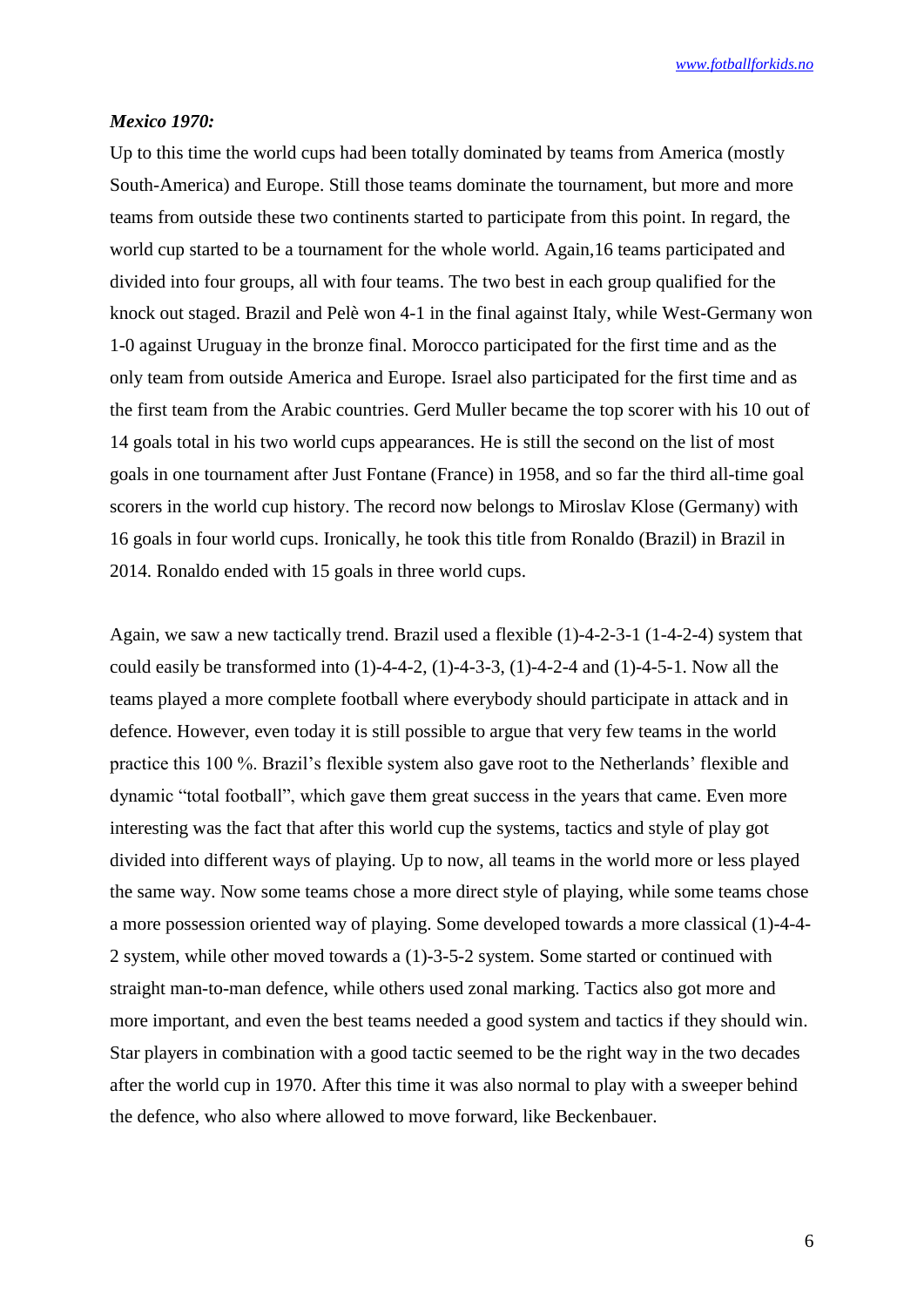### *West-Germany 1974*

Again, 16 teams participated, but there were not a knock out stage like the last world cups. Instead, the two best teams from each group went to a second group play. The winner form each group went to the final, while number two in each group played for the third place. West-Germany won 2-1 against Netherlands in the final and in the bronze medal game Poland, which knocked out England in the qualification, won 1-0 against Brazil. West-Germany is the  $6<sup>th</sup>$  host during the history that won the world cup. The others are Uruguay 1930, Italy 1934, England 1966, Argentina 1978, and France 1998. Australia was representing Oceania for the first time, and Zaire was representing Africa and participated for their first and only time, like Haiti for the Caribbean. Netherlands and Cruyff blended the audience with their "total" football. Gzregorz Lato from Poland became the top scorer with seven goals.

## *Argentina 1978*

The set up was the same as in 1974 (and 1982). In the final Argentina beat Netherlands 3-1 (after extra time), and in the bronze medal game Brazil beat Italy 2-1. Iran participated for their first time, and they were the only team representing Asia. The only team from Africa was Tunis, who participated for their first time, and was the first African team that won a game in a world cup. Many people think there were some game fixing that helped Argentina through, especial the game against Peru which Argentina needed to win with four goals. They won 6-0 and Peru seemed like they did not try. More, this game kicked off later than the other game in the same group, and not as "pair" as they should. The scandal was a fact and Argentina knew how much they had to win before kick-off. Kempes from Argentina became the top scorer with six goals, which is also the number for all the top scores for the next five world cups.

## *Spain 1982*

For the first time 24 teams participated, and this was the last world cup with a second group stage instead of knock out play. However, this time the best team from the four groups in the second group stage went to the semifinals. Italy beat West-Germany 3-1 in the final and Poland beat France 3-2 in the bronze medal game. Teams from all the continents were represented, and New Zeeland represented Oceania for their first time. Cameroon and Algeria showed some progress for the African teams. Algeria won 2-1 against West-Germany in their first game, and this is still one of the most shocking results in any world cups. Both the African teams were knocked out on goal score. There are three other things to remember from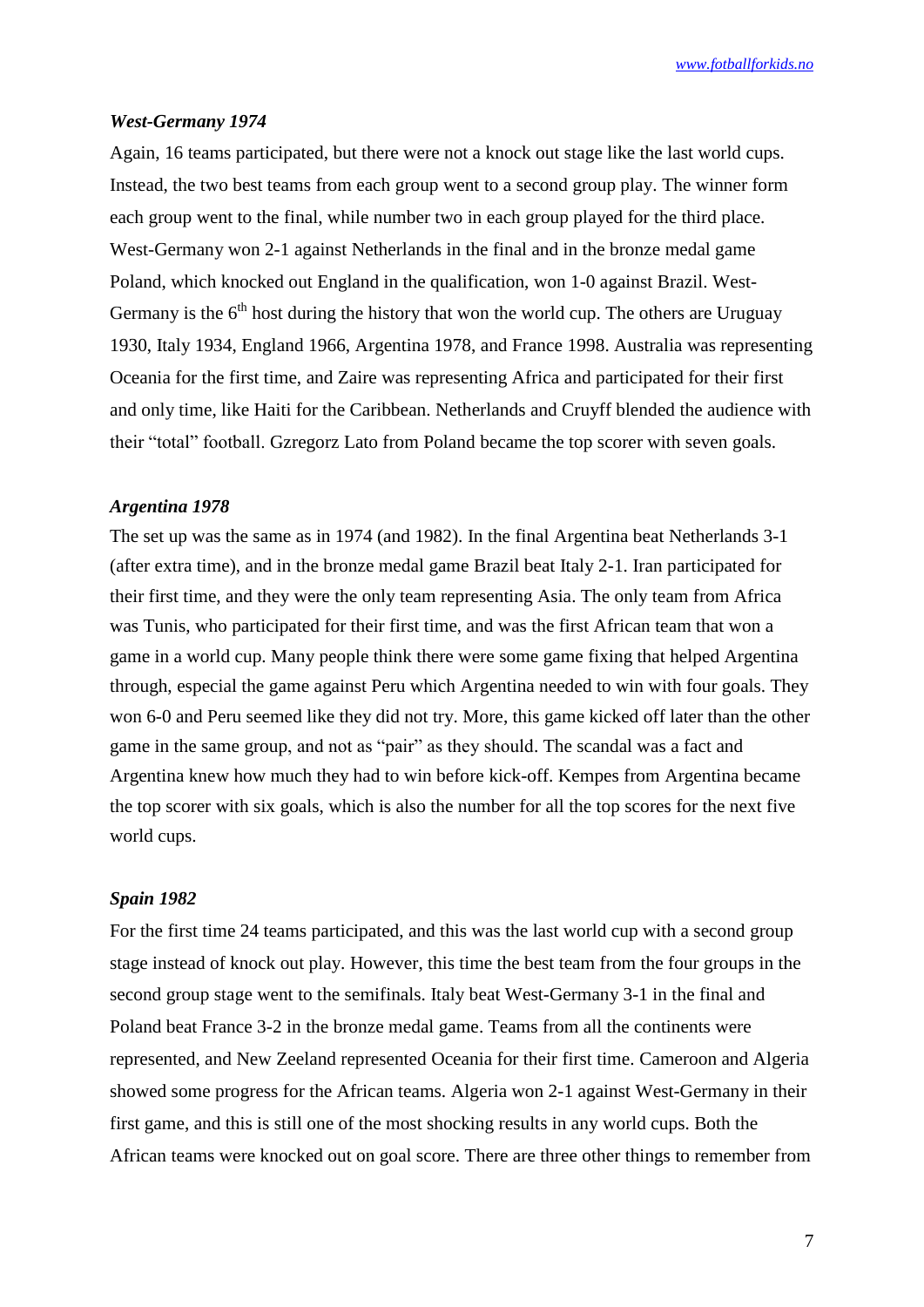this world cup: **1)** France with Platini and West-Germany with Rummenigge played 3-3 in a fantastic semifinal, and they had to decide the winner with penalty shot out for the first time in the world cup history. **2)** This world cup also had the historical game between Austria and Wets-Germany where they "stopped" playing when West-Germany scored the first and only goal in the  $10<sup>th</sup>$  minute. Since both qualified for the next round with this result, they agreed that there were no need to do more. **3)** Brazil had a fantastic team, and together with Hungary in 1954 and Netherlands in 1974, they are often considered as the best team that did not win the world cup. The top scorer was Paolo Rossi from Italy with six goals.

## *Mexico 1986*

Again, 24 teams participated divided into six groups, but the set up was new. As in the world cups in 1954, 1958, 1962, 1966 and 1970 they used group play followed by knockout play. The difference was that this time they started with the round of 16 after the group play. In that case, 16 of the 24 teams qualified for the next round. Argentina with Maradona won 3-2 against West-Germany in the final, while France with Platini won 4-2 against Belgium in the bronze medal game. Belgium played with their famous players Pfaff, Scifo and Ceulemans. More interesting, 21 out of 22 players played in the Belgian league before the World Cup.

Columbia was supposed to host this world cup, but due to financial problems, Mexico took over. However, because of a terrible earth quake in September 1985 where 20 000 people died, there were doubt if the tournament needed to be moved again. Luckily, Mexico managed to host a fantastic world cup with many fantastic games in some amazing stadiums. The biggest of them all, Azteca, hosted 114 000 people in the final. This is still the second largest stadium in a world Cup after Maracana. All teams except Iraq and Canada went home with some points. The only teams left out were from Oceania, and Morocco was the first African team, and the second team from outside America and Europe, that qualified for the next round. As mentioned, Nor Korea was the first team from outside America and Europe that qualified for the next round in 1966. Even thou there were many games with many goals, three out of four quarterfinals had to be settled by penalty shot out. Among them, the legendary game between France and Brazil where both Socrates and Platini missed their penalties. Only the historical quarterfinal between Argentina and England had a winner after 90 min. Most of us have seen Maradona's hand of God goal and his fantastic dribbling from own half. The world has perhaps never seen a player who dominated that much as Maradona did in this world cup. It is said that Lothar Mathäus, the player in the world with most world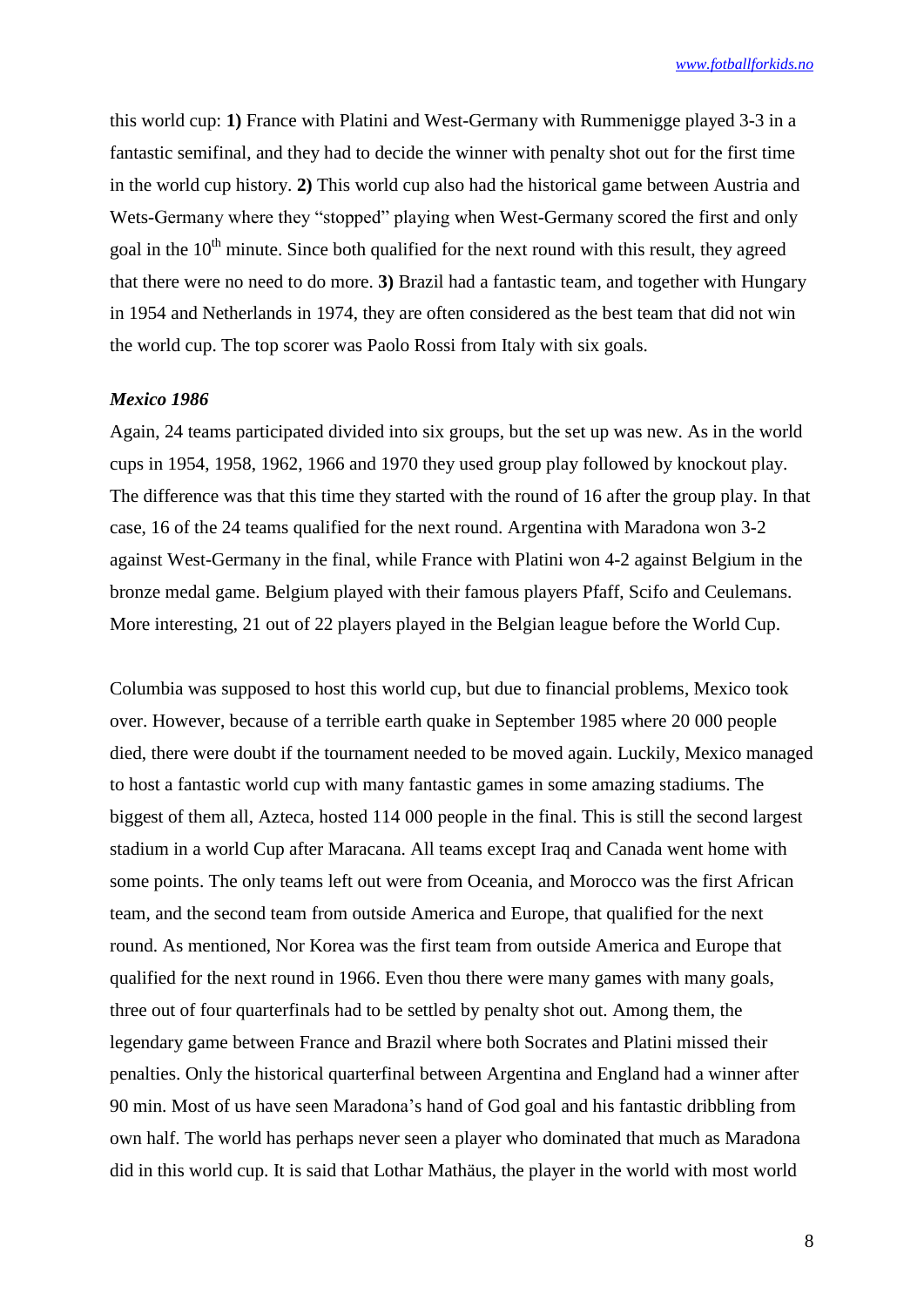cup games (25 matches), was instructed to mark down Maradona in the final. He did not succeed and after the final he just said; *I'm sorry, but he was too good for me"*. However, his five goals did not give him the golden shoe. Instead, England got the top scorer with Gary Lineker's six goals. I think this was important for the English self-confidence.

Denmark became a public favourite and played entertaining football until they had a black Monday against Spain in the round of 16. Perhaps they have been too busy singing their famous song "Vi er røde, vi er hvite". They lost 1-5 and Emilio Butragueno scored four goals in this match, a number which is only beaten by Oleg Salenko's five goals for Russia against Cameroon in the World Cup 1994. Three more players have scored four goals in a single match. These are Ernest Wilimowski (Poland) in 1938, which also is the only player in the history who scored four goals in a single match and lost, Eusebio (Portugal) in 1966, and Just Fontane (France) in 1958. Finally, the stadium wave got famous in this tournament, and people often call it the Mexican wave or just "la ola".

## *Italy 1990:*

Italy was together with Mexico the second country who hosted the world cup for the second time. Many remember this world cup for the fewest average goals in the history (2.21) and unfair play. One quarterfinal and both the semifinals went to penalty shot out, and one quarterfinal went to extra time. Like in 1982, 1986 and 1994 a total of 24 teams participated, divided into six groups with the same knockout stages as in 1986. Again, the only teams left out were from Oceania, and Egypt and Cameroon represented Africa. Cameroon broke a barrier, and made hope for Africa with entertaining play and a quarterfinal for the first time for an Africa team. The quarterfinal between Cameroon and England was perhaps the most entertaining game in the tournament. England won 3-2 after an equalizer seven minutes before the end and a goal in the first extra half. Still, this is the best performance of any African team only copied by Senegal in 2002 and Ghana in 2010. It is worth a comment that Norway won 6-0 against Cameroon in a friendly game after the world cup, and that was Egil "Drillo" Olsen first game as the national coach for Norway. This was the beginning of Norway's 10 years as something in the football industry after the Second World War. Many people also remember the spitting episode between Rijkaard and Völler where both were sent off the field. Interesting enough, Netherlands had to play against Germany because they lost the toss-up against Ireland in the group stage.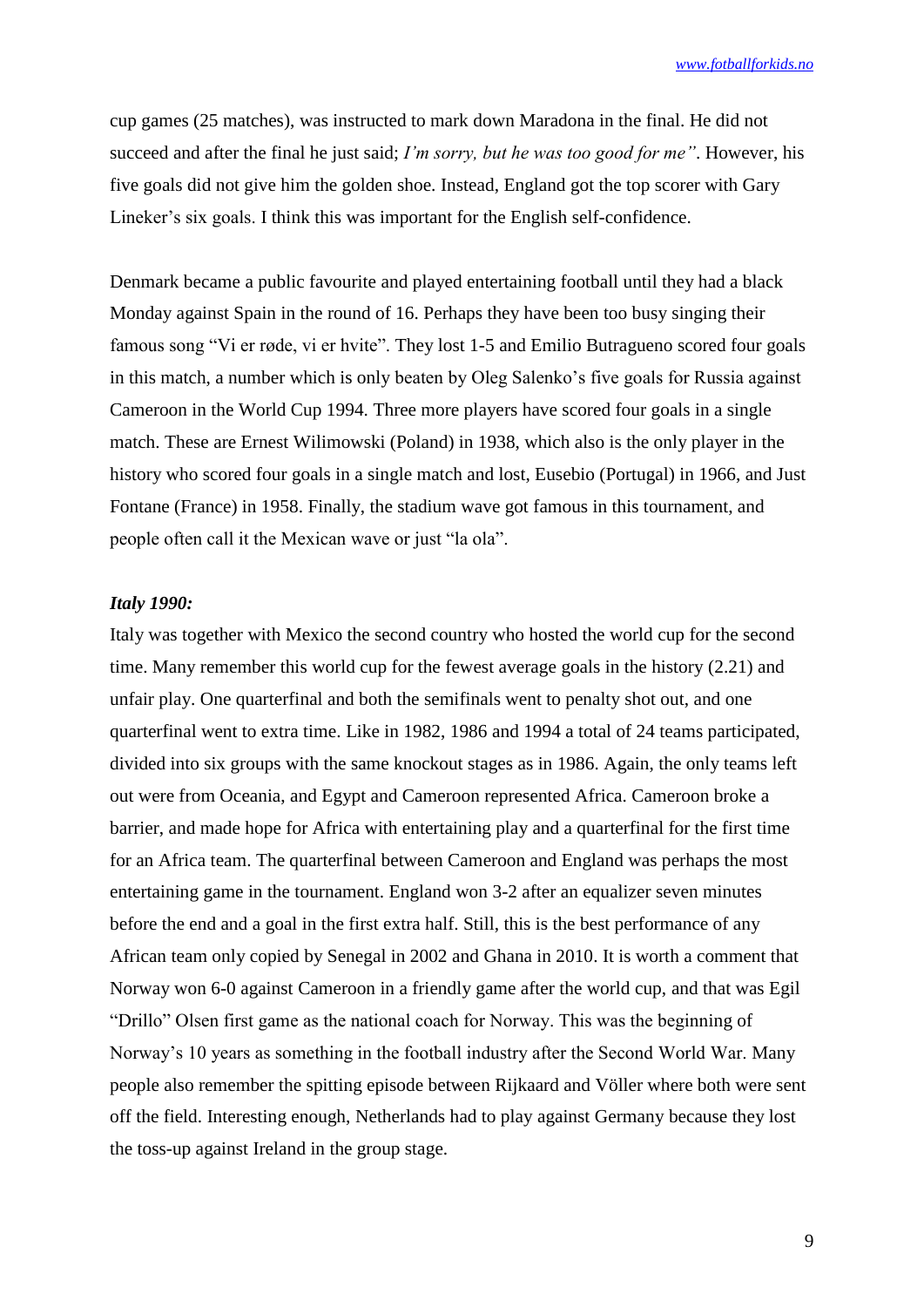Germany won the world cup after beating Argentina 1-0 in the final. The goal came on a penalty, which Mattäus was nominated to take. However, he got shaky and the German hood brain Andreas Brehme had to make the shot. Italy won 2-1 against England in the bronze final. The latter is by the way the only semifinal ever for the "best team" in the world, England, except from their corrupt victory in 1966. Italy also got the top scorer with Schillaci (6 goals). Argentina with their penalty expert goal keeper Goycoechea won two penalty shot outs on their way to the final. It is sad that Goycoechea later challenges Maradona in a faceto-face penalty competition. Goycoechea bet that he would save two out of 10 penalties. Maradona scored 10 out of 10.

Today many still consider German's victory as the beginning of the modern football. One reason for this is that from this time the players ran in average around 10-11 km during a game. This is not so far behind the average distance today, and almost twice as much as in the previous decades. Because of this increase in total distance covered during a game, we now witnessed a much higher speed of the game. After 1990, the speed of the game has increased gradually due to faster passing, more movements with high intensity and better pitches, and not so much because of an increase in total distance covered.

Besides running more, Germany also won because they had the best system and tactics. Consequently, all teams started to focus more on tactics, systems and discipline. More, now we clearly saw the distinction between those who chose a **1)** (1)-4-4-2/4-4-1-1/-4-3-1-2 system, **2)** (1)-4-3-3/-4-5-1 system, and **3)** (1)-3-5-2/-5-3-2. Later, around the Millennium, Real Madrid picked up again Brazil's (1)-4-2-3-1 system, which in practical terms often is employed from both **1)** and **2)**. Finally, now we did see a shift towards more violating of the fair play principle, a trend that has continued and increased in power in the resent years.

### *USA 1994*

Many had some doubt about USA hosting the world cup since football (soccer) doesn't have that great tradition in the US. However, the world cup became a success and never had so many spectators watched the games (3,587,538 in total and 68 991 in average per match), even taking into account that the world cup was expanded to 32 teams from 1998. The set up was the same as in the previous world cup, but this was the first time the teams got three points for winning. Brazil and Italy played 0-0 in the final, but Brazil won 3-2 after penalty shot out. This was the first final decided by penalty shot out. Sweden, with Thomas Brolin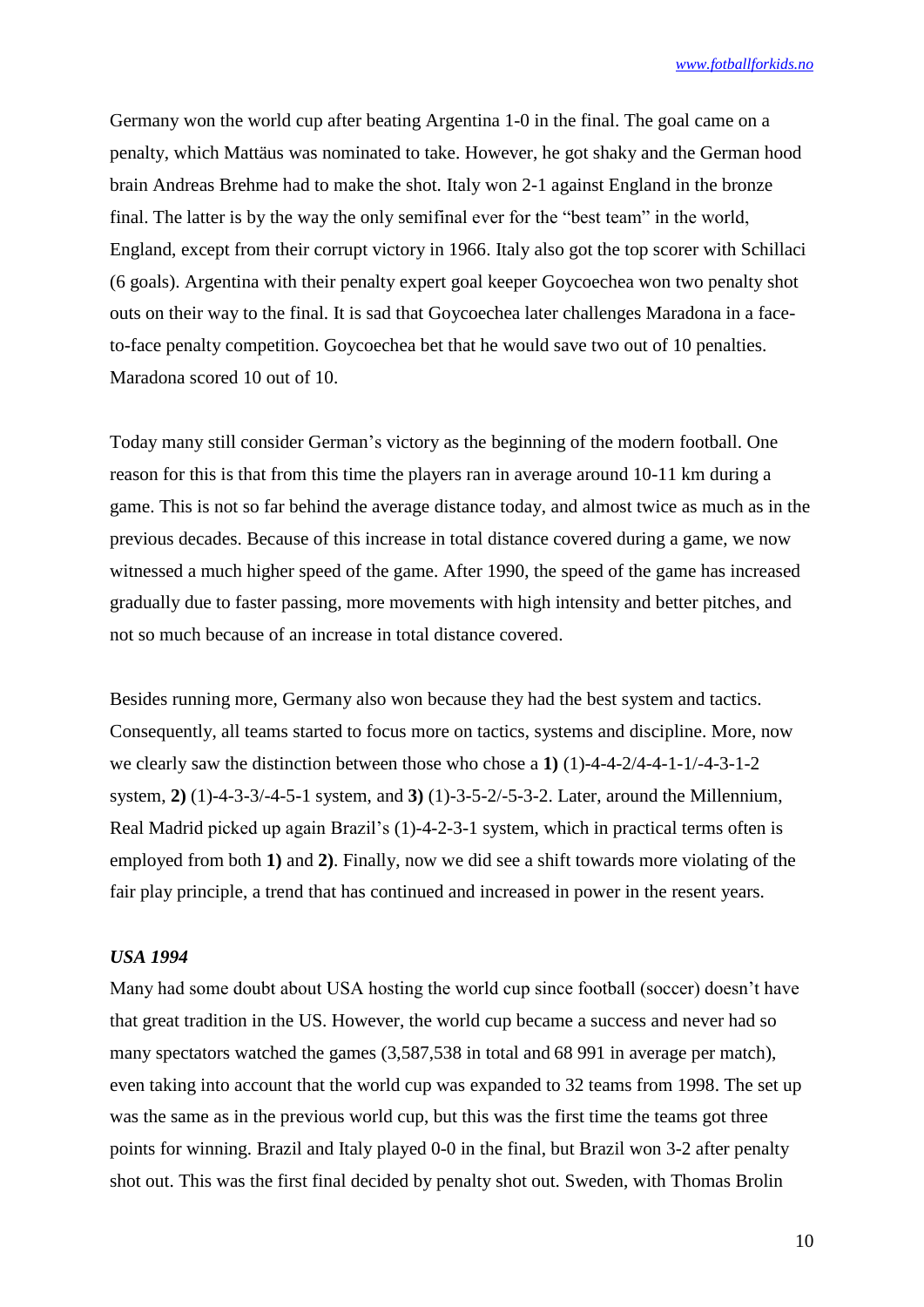and his 180˚ goal celebrating jump, ended up as number three after beating a Bulgarian team with the biggest hangover in the world cup history 4-0 in the bronze final. Again, the Oceania teams did not qualify, and Nigeria, Morocco and Cameroon represented Africa. Nigeria was the only African team that went to the next round, but they were knocked out in the round of 16. Saudi Arabia also made it to the next round as the first Arabic team in the history. Mant remember this world cup because of the tragic of Escubar that was shot and killed after the world cup. Most likely this happened because he was unlucky and scored an own goal for Columbia so they lost their last came and did not qualify for the next round.

Norway with the "Drillos" participated and got four points as all the teams in the "group of death". However, with less scored goals they ended up as number four and had to return home before the knock out stages. Again, Italia, with a fantastic Baresi in his last world cup, sent them home after winning 1-0 with 10 players. Winning with inferior numbers has been the Italian spirit all the way back from Cesar's emporium. Maradona was also back after suspension for using cocaine. He scored a fantastic goal against Greece, and he was outstanding in the game against Nigeria. However, then there were a drug test, and with trace of ephedrine this was the last time we saw him in action on the international scene. For the second time in the history (see Chile 1962), more than one player became the top scorer. Both Oleg Salenko from Russia and Hristo Stoitschkov from Bulgaria scored six goals.

## *France 1998*

France was the  $3<sup>rd</sup>$  country to host the world cup for the second time. The set up was the same as last time, but this time 32 teams participated. They were divided into eight groups, and the two best from each group qualified for the next round. France with an amazing Zidane won 3- 0 against Brazil in the final. Croatia was a positive surprise and won the bronze medal after beating Netherlands 2-1 in the runners up final. Again, only teams from Oceania did not qualify, and Morocco, South Africa, Nigeria, Tunisia and Cameroon represented Africa, while South Korea, Japan and Saudi Arabia represented Asia. For the second time Nigeria went to the next round, but Denmark knocked them out in the round of 16. Some other things to remember form this world cup were that Jamaica manage to get qualified for the first time, Iran played and won 2-1 against USA, and the Norwegian newspapers' "hero", Beckham, was sent out with a red card in the game against Argentina. Davor Suker scored six goals as the top scorer.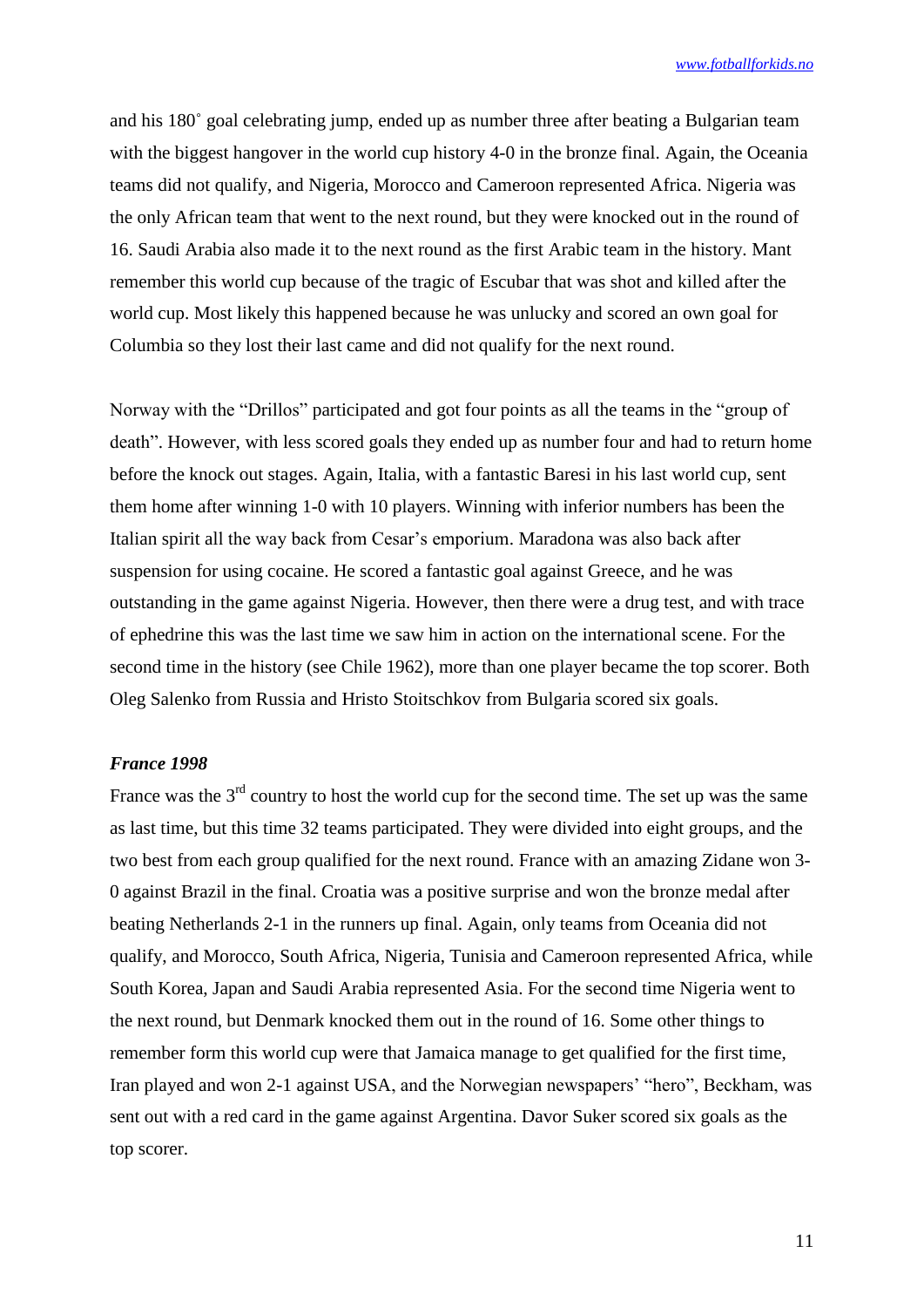Norway participated again and broke a barrier. After playing draw against both Morocco and Scotland, they had to win against Brazil in their last game in the group stage on June 23th 1998. Twelve minutes before the end, they were down by 1-0. Then the biggest Viking of them all, Jostein Flo, entered the field. In the next 15 minutes, Norway created six goal opportunities and scored two goals. Rekdal scored on a penalty two minutes before the end and Norway won 2-1. This was enough to give the Norwegians their most remarkable day in their history since May  $8<sup>th</sup>$  1945. However, they went back to reality when Italy sent them home for the  $3<sup>rd</sup>$  time out of three possibilities after winning 1-0 in the round of 16, but this time with 11 players. Still, we have never lost a game against Brazil, but we always lose against Italy.

### *Japan/South Korea 2002*

This was the first world cup in Asia and the first world cup that two countries hosted together. As before only teams from Oceania were left out, and as much as five teams; Senegal, South Africa, Nigeria, Tunisia and Cameroon represented Africa. Senegal made it to the quarterfinal as the second African team in the history. More, four teams represented Asia; China, Saudi Arabia, Japan and South Korea. South Korea went all the way to the semifinal. However, in the bronze final they lost 2-3 to Turkey and their fantastic one touch football. South Korea's 4<sup>th</sup> place is the best performance ever for a team outside America and Europe. However, there were some controversies refereeing in their matches, whom many people still remember, and some ask question about game fixing. In the final, Brazil won 2-0 against Germany, and that was the first time those two teams ever played against each other in a world cup. This is quite remarkable consider the fact that they both so far have 92 games total and seven finals each during the world cup history. Besides winning the world cup for the  $5<sup>th</sup>$  time, Brazil won all their seven games, which also is a record. Ronaldo (O Fenômeno) broke the six goals barrier, and became the top scorer with eight goals.

This was the outsider's tournament and many of the favourites had to return home before the knock out stages or in the round of 16, among them Argentina, France, Portugal and Italy. France, the champion from 1998, did not score a single goal and ended up with no points. Senegal beat them in the first game in this tournament, and that was the  $3<sup>rd</sup>$  time an African team beat one of the favourites in an opening (group) game. Before, Algeria won 2-1 against West-Germany in 1982 and Cameroon won 1-0 against Argentina in 1990. In this tournament, they also used the golden goal rule, and three games were decided by a golden goal.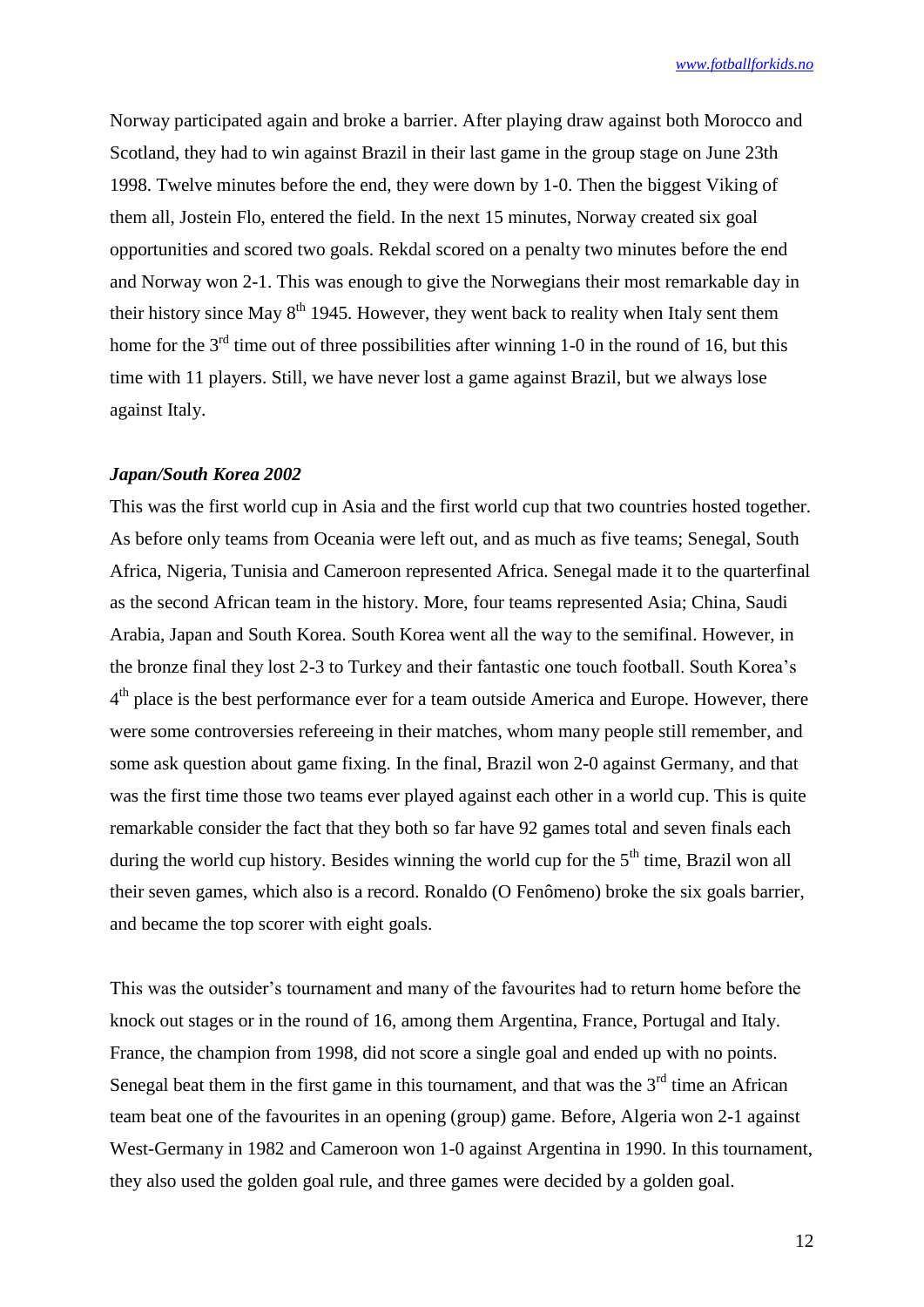It is worth mention that China participated in the World Cup for their first and so far last time. They did not score a single goal, but they were still national heroes. The most impressive story about their participation is the coach Velibor "Bora" Milutinović. He and Carlos Alberto Parreira are the only two persons that have coached five different teams at the World Cup, and Bora managed to qualify or perform well with underdogs repeatedly. The record include [Mexico](https://en.wikipedia.org/wiki/Mexico_national_football_team) [\(1986\)](https://en.wikipedia.org/wiki/1986_FIFA_World_Cup), [Costa Rica](https://en.wikipedia.org/wiki/Costa_Rica_national_football_team) [\(1990\)](https://en.wikipedia.org/wiki/1990_FIFA_World_Cup), the [United States](https://en.wikipedia.org/wiki/United_States_men%27s_national_soccer_team) [\(1994\)](https://en.wikipedia.org/wiki/1994_FIFA_World_Cup), [Nigeria](https://en.wikipedia.org/wiki/Nigeria_national_football_team) [\(1998\)](https://en.wikipedia.org/wiki/1998_FIFA_World_Cup), and [China](https://en.wikipedia.org/wiki/China_national_football_team) [\(2002\)](https://en.wikipedia.org/wiki/2002_FIFA_World_Cup). He is also the first coach to take four different teams beyond the first round, [Mexico](https://en.wikipedia.org/wiki/Mexico_national_football_team) [\(1986\)](https://en.wikipedia.org/wiki/1986_FIFA_World_Cup), [Costa Rica](https://en.wikipedia.org/wiki/Costa_Rica_national_football_team) [\(1990\)](https://en.wikipedia.org/wiki/1990_FIFA_World_Cup), the [United States](https://en.wikipedia.org/wiki/United_States_men%27s_national_soccer_team) [\(1994\)](https://en.wikipedia.org/wiki/1994_FIFA_World_Cup), and [Nigeria](https://en.wikipedia.org/wiki/Nigeria_national_football_team) [\(1998\)](https://en.wikipedia.org/wiki/1998_FIFA_World_Cup). By this, he earned the nickname of *Miracle Worker.*

## *Germany 2006*

Germany (and West-Germany) has together with Mexico, Italy and France hosted the world cup two times. For the  $2<sup>nd</sup>$  time the final had to be decided by penalty shot out. Italy and France played 1-1, but Italy won 5-4 after penalty shot out. Germany won 3-1 against Portugal in the runners up final. Beside the final, one of the games in the round of 16and two quarterfinals were decided by penalty shot out.

With Australia included, teams from all the continents participated. Australia also made it through to the next round for the first time for a team from Oceania. Trinidad & Tobago was the fourth team from the Caribbean that participated during the history. Again, five teams represented Africa, and most of them were newcomers. Angola, Cote D'Ivoire, Ghana, Togo and Tunisia participated with high expectations, but only Ghana made it through to the next round. Here they lost 3-0 for Brazil. In that match, Ghana played a very fast and physical football, and they should have won if they had learned the ABC in defence. Still people in Ghana blame the referee since he did not mark for an offside when Ronaldo O Fenômeno scored. However, it was not an offside, but terrible defending. Even my friends in Ghana admitted that when I showed them the clip. Japan, South Korea, Iran and Saudi Arabia represented Asia.

As before, there is often something to remember. This time one of the headlines was that Zidane knocked down Materazzi with his head in the final and got a red card. Some speculate that he did this because of doping, while other say it was because his mother was in hospital. Last, Ronaldo scored his 15th goal in this world cup and he was the top scorer in the world cup history at this time. Miroslav Klose from Germany became the top scorer with five goals.

13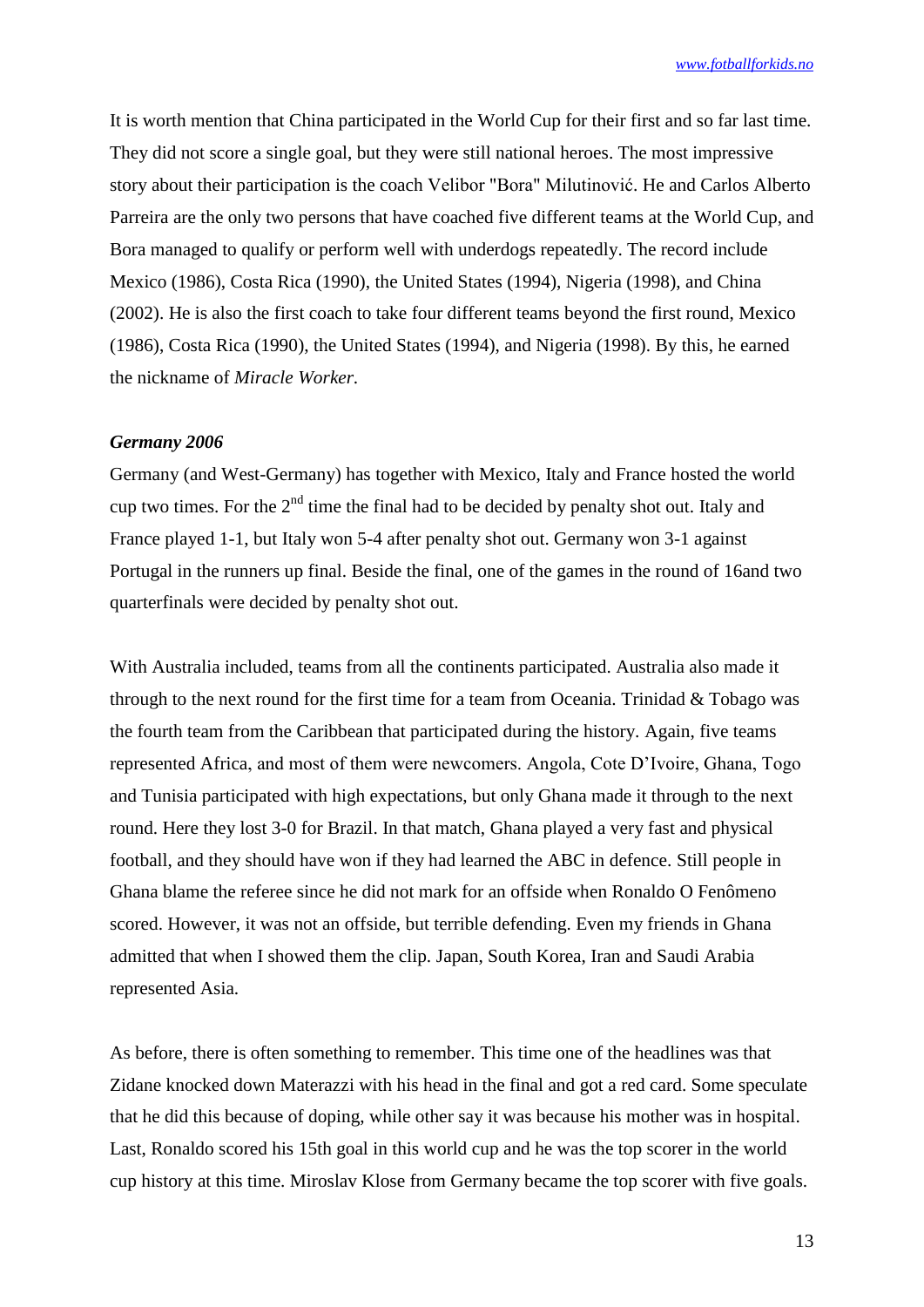Finally, England lost in the quarterfinal for the 6th out of eight times and for the second time on penalty shot out. Only Brazil, Italy, Germany, and Argentina have more quarterfinals than England. In fact, England is topping the list of most 5th–8th-place finishes, so it is not strange that people still think they are the best team in the world. In addition, 39 teams have made it through to the quarterfinals or the second group stage during the world cup history, among them Cuba, Wales, Nor Korea, Peru, East-Germany, and North Ireland.

#### *South Africa 2010:*

So far, we have seen that there has been a major change in the development of football for every 20 years since the beginning in 1930. Off course, the game developed between these years too, but these world cups have made a particular important impact of the game. In that case, it was interesting to see if we got a new trend in this World Cup. The first thing to notice was that South Africa was the first host who did not qualify for the next round. Beyond this, it is still difficult to see some clear mile stroke in tactically terms, even FIFA stress some new trends in their official FIFA report. However, there were some trends that appeared both before and after the World Cup, but it is not easy to say that they appeared as a consequence of what happen in this World Cup. Some argue that most teams were better in the fast attacks or counter attacks than before, but this was not a new invention. For instance, Drillo realized this old knowledge in the 90s, and Bayern Munich was amazing at this in the late 90s. We also saw that many teams followed a trend of choosing to keep the ball in possession instead of crossing the ball inside the penalty area. In my eyes, this was only a following tendency from the last 10 years, and not necessarily an efficient tactic. Finally, reports tell us that they number of high intensity runs have increased steady from around year 2005. This will most likely be a continuous trend in the years to come too.

An interesting point was that we did not see a trend towards more defence oriented formations, as we have seen through the whole history so far. That means more players in the back line and in the midfield. Many teams started the games in a 1-4-4-2 or 1-4-3-3 formation. However, some will argue that the systems and the playing style was more defence oriented. More, it is possible to say that we did see more teams with a flexible system and compact defensive lines, and teams that were better to adapt their tactics according to the state of play and the scoreline. For instant, the best teams chose to focus more on keeping possession when they were in front, and to attack more when they needed a goal. More, many teams played in periods with five players in the back line and five or six in the midfield when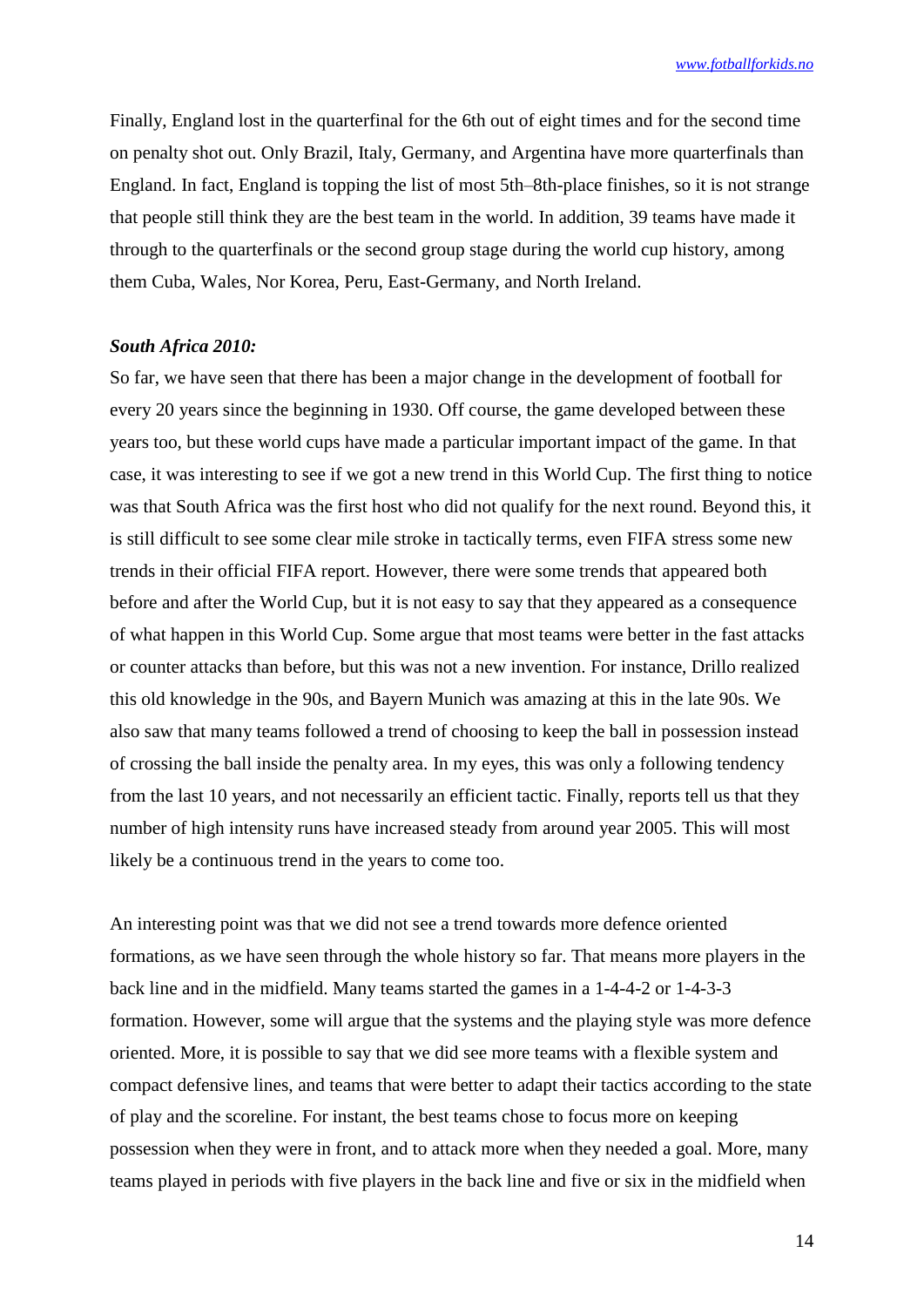they were defending against strong opponents. Spain, who won after beating Netherlands 1-0 e.e.o, also attacked with six midfield players and no striker in long periods during their games. All these aspect matched my own expectations prior to the tournament, but I wished I did see more new and controversial trends. Finally, after soon 100 years with World Cups, we still do not have Fair Play in all major areas. The most important is that the semifinals are played on different days, which make a huge advantage for the team who get more days rest prior to the final. One time in the future, people will ask how this was possible and laugh at us.

More strait facts: Germany beat Uruguay 3-2 in the bronze final. There were only two penalty shot outs versus four in 2006. Paraguay won 5-3 PSO against Japan in the round of 16, and Uruguay beat Ghana 4-2 PSO in the quarter final. This was the closet attempt to reach a semifinal ever for an African team. Except from Ghana all other teams from Africa were knocked out in the group stage, even there were high expectations for Africa since the World Cup was hosted in Africa for the first time. The average number of goals was approximately 2.3, the same as in 2006. Four players scored five goals each and had to share the top scorer list for the third time in the history (see Chile 1962 and USA 1994). These were Thomas Mueller (Germany), David Villa (Spain), Wesley Sneijder (Netherlands), and Diego Forlan (Uruguay). Miroslav Klose (Germany) scored four goals in this tournament. With 10 goals from the previous two world cups  $(5 + 5)$  and two from 2014, he has totally scored 16 goals in the World Cup, which made him the best scorer of all time.

## *Brazil 2014*

Strengthened by the previous World Cup in South Africa; we are perhaps witnessing a stronger focus on corruption, the work of FIFA, and the social consequences of hosting the World Cup. There have been many protests against the World Cup from the poor and middleclass people in Brazil. There has also been more focus on FIFA and corruption. In general, the World Cup in Brazil is a sad story when it comes to consequences for the poor. This is because they spent money on Stadiums and corruptions instead of education, health and social projects. For those who are interested in the true story I recommend the book *"Omertà: Sepp Blatter's FIFA Organised Crime Family"* by Andrew Jennings, and with introduction by Romario. You find information and free chapters following this link: [http://www.transparencybooks.com/.](http://www.transparencybooks.com/)